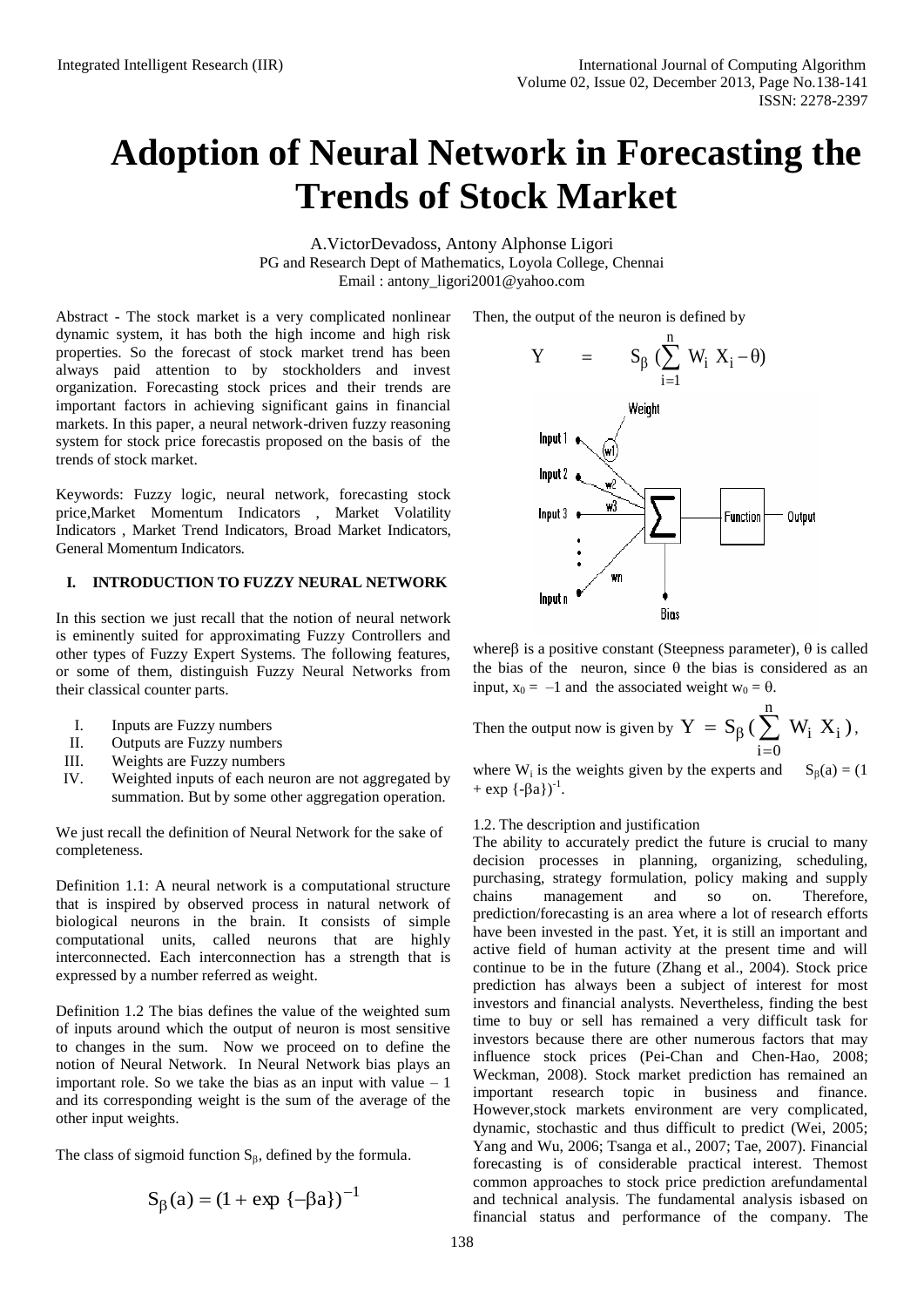application of ANN to financial forecastinghave been very popular over the last few years (Kate and Gupta,2000; Abu-Mostafa el al., 2001; Defu et al., 2005; Khashei,2009; Mehdi and Mehdi, 2010).In this study artificial neural network with marketindicators were used as the trends to forecast the investor.

Stock market forecasting involves the analysis of several hundred indicators to augment the decision making process. Stock market indicators are mostly proven statistical functions, some of which are very simple in nature. Analysts are required to identify indicators that are useful to them by meticulous screening methods that may be time consuming and may have some undesired financial repercussions. Stock market trading has been considered a risky and volatile business and traders have generally resorted to two broad types of analysis. Use of traditional, proven indicators and the interpretation of patterns and charts. Using the former technique provides mediocre accuracy with a lower risk limit, while the latter provides high accuracy with a higher risk limit. The current research on stock market forecasting involves artificial intelligence techniques and real time computing to utilize the advantages of the above mentioned traditional techniques and provide an accurate forecast with a high confidence limit. One study required high computing power and a substantial amount of time for increasing the accuracy of the model.

Artificial Neural Networks have been used by several researches for developing applications to help make more informed financial decisions. Simple Neural Network models do a reasonably good job of predicting stock market price motion, with buy/sell prediction accuracies considerably higher than traditional models. This performance is being improved by adding more complexity to the network architecture and using more historical data. Different types of network architectures such as Multi LayerPerceptron's, Generalized Feed Forward Networks and Radial Basis Functions are becoming increasingly popular and are being tested for higher accuracy. Many researches are also investigating the possibility of adding additional indicators that may help the Neural Network improve training and performance while testing on production data. Neural Networks show potential for minimizing forecasting errors due to improvements made in training algorithms and increased availability of indicators.

One unique and important property of the Artificial Neural Network is the exceptional structure of the information processing system. It is made of number of highly interconnected processing elements that are very similar to neurons and are joined by weighted connections that are very similar to the synapses.

Artificial Neural Networks have been used since about the late 1950 's. Today a number of complex real world problems are being solved efficiently using the Artificial Neural Networks.

Artificial Neural Networks are efficient pattern recognition engines and strong classifiers with the ability to generalize in making decisions about imprecise input data. They offer excellent solutions to a variety of classification problems. Kunhuang and Yu (2006) used backpropagation neural network with technical indicators, the study findings showed

that that ANN has better forecast ability than time series model. Zhu et al., 2007 also used technical indicators with ANN and their findings revealed that ANN can forecast stock index increment and trading volume will lead to modest improvements in stock index performance. Tsanga el al., 2007 used ANN withtechnical indicators to create trading alert system and their findings showed that ANN can effectively guide investors when to buy or sell stocks. Avci (2007) also used ANN to forecastingdaily and sessional returns of the Ise-100 Index and his finding demonstrated that ANN can be used effectively to forecast daily and sessional returns of the Ise-100 Index. Kim and Lee, 2004; Stansel and Eakins, 2004; Chen el al., 2005; Lipinski, 2005; De Leone et al.,2006; Roh, 2007; Giordano et al., 2007; Kyungjoo et al., 2007; Al-Qaheri et al., 2008; Bruce and Gavin, 2009; Mitra, 2009; Mohamed, 2010; Esmaeil et al., 2010; Tiffany and Kun-Huang,2010). Recent research tends to hybridize several artificial intelligence (AI) techniques with technical indicators with the intention to improve the forecasting accuracy, the combination of forecasting approaches has been proposed by many researchers (Rohit and Kumkum, 2008; Khashei el al., 2008).From their studies, they indicated that the integrated forecasting techniques outperformed the individual forecast. However, O'Connor and Maddem (2006) used fundamental indicators with ANN and their findings revealed that ANN has forecast ability in stock market because it has better return than overall stock market. Other research works that engaged the use of fundamental indicators to forecast stock prices (Atiya el al., 1997; Quah and Srinivasan, 1999; Raposo and Crux, 2002).

Hence, it is pertinent to apply a neural network to study the market trend for the confused customers of the stock market. Hence, we adopt the neural network to study the trends of stock market using the indicators of the stock market on the basis of the expert's opinion.

1.3. Adaptation of the Neural Network to the Problem Here we describe the problem together with the assumed notations and construct the neural network based on the experts opinion on a few factors like.

| $X_0$   |                          | <b>Market Momentum Indicators</b>   |
|---------|--------------------------|-------------------------------------|
| $X_1$   | $\overline{\phantom{0}}$ | <b>Market Volatility Indicators</b> |
| $X_{2}$ | -                        | <b>Market Trend Indicators</b>      |
| $X_3$   |                          | <b>Broad Market Indicators</b>      |
| $X_4$   |                          | <b>General Momentum Indicators</b>  |

Each input  $X_0, X_1, \ldots, X_4$  are associated with real numbers called the weights, namely  $W_0$ ,  $W_1$ , ...,  $W_4$  whose value lie in the interval [0,1].

## $X_0$  - Market Momentum Indicators

Using a proprietary formula, a ratio of the percentage of designated stocks currently trading above their respective 50 day moving averages is computed. This number is reported daily as the "ratio" and is the basis for all other calculations. Two moving averages of that ratio are also calculated and reported, a 10-day and a 25-day. The movement and behavior of these two moving averages defines the value of the Momentum Indicator for determining the general market trend. In its simplest and most basic interpretation, an uptrend is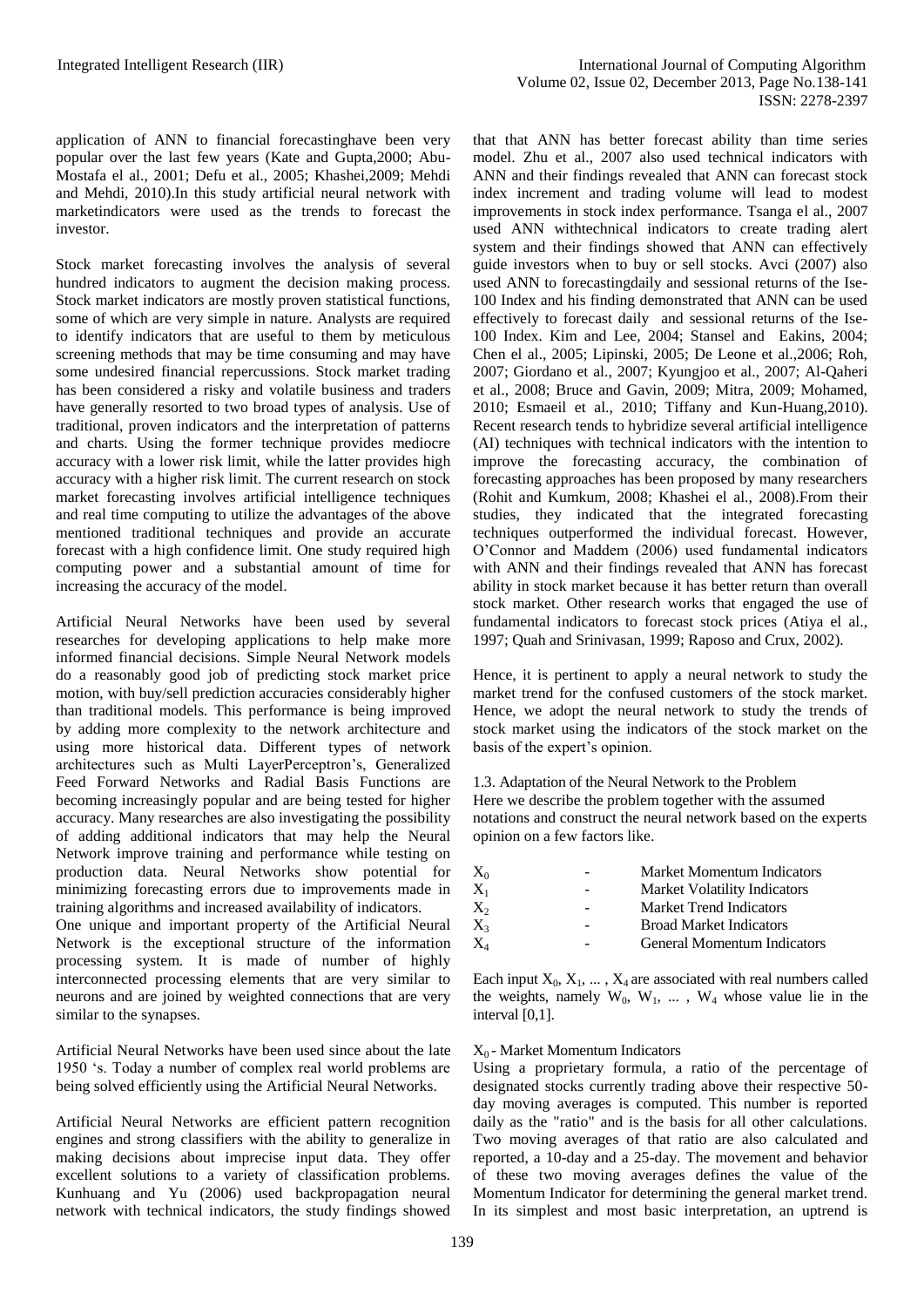signaled when the 10-day moving average crosses above the 25-day moving average and the 25-day moving average turns up. Conversely, a downtrend is signaled when the 10-day moving average crosses below the 25-day moving average and the 25-day moving average turns down. The Momentum Indicator is prone to signaling many turns, especially when the underlying stock market is confined to a narrow trading range.

#### $X_1$  - Market Volatility Indicators

Market Volatility Indicatorsdescribes volatility as "the rate and magnitude of changes in price." In simple English, volatility is how fast prices move. When the market is calm and moving in a trading range or even has a mild upside bias, volatility is typically low. On these kinds of days, call option buying (a bet that the market will move higher) generally outnumbers put option buying (a bet that the market will go down). This kind of market typically reflects complacency, or a lack of fear. Conversely, when the market sells off strongly, anxiety among investors tends to rise. Traders rush to buy puts, which in turn pushes the price of these options higher. This increased amount investors are willing to pay for put options shows up in higher readings on the Market Volatility Indicators. High readings typically represent a fearful marketplace. Paradoxically, an oversold market that is filled with fear is apt to turn and head higher.

### $X<sub>2</sub>$  -Market Trend Indicators

A series of technical indicators used by traders to predict the direction of the major financial indexes. Most market indicators are created by analyzing the number of companies that have reached new highs relative to the number that created new lows, also known as market breadth.Some of the most common market indicators are: Advance/Decline Index, Absolute Breadth Index, Arms Index and McClellan Oscillator. A general outlook on the market's direction is useful for traders looking for strength in individual equities because they ensure that the broader market forces are working in their favor.

## X<sup>3</sup> - Broad Market Indicators

All of the technical analysis tools discussed up to this point were calculated using a security's price (e.g., high, low, close, volume, etc). Before buying and selling shares, it is necessary to assess2 market indicator. The industry group to which the share is associated. The Stock Exchange supplies index figures on different groups. A market indicator signals 'the state of the economy for the coming months. When market indicators show a drop in the price level over a brief time period, moving down excessively and quickly, the market becomes "oversold". To handle broad market indicators in the most efficient way, use them for trading against broad market indices through futures, mutual funds and options. In general, broad market indicators can be used for trading against broad market indices through forex, options, futures, and mutual funds.

## X4 – General Momentum Indicators

The momentum indicator at core of the oscillator family, and understanding how to interpret this indicator will help to better understand all the other oscillators. Momentum measures the rate of change rather than price itself. A fundamental principle in using momentum as an indicator is to buy when momentum crosses zero (or 50 in the case of RSI) to the upside, or to sell

when it crosses below zero to the downside. Another basic principle of interpreting momentum is *divergence* – this occurs when price is rising or falling and momentum starts to flatten or move in the opposite direction. Momentum measures the velocity of price changes – the acceleration rate of ascent or descent of price. Momentum is a leading indicator in that it turns before price itself does. A 10 day momentum is a commonly used time period, however any time period can be used. The longer the time period used the smoother the line appears. The Momentum is measured using price changes over a fixed time period.

|  |  |  | We have obtained 5 experts opinion, the corresponding weight |  |
|--|--|--|--------------------------------------------------------------|--|
|  |  |  |                                                              |  |

|          | $W_0$ | W    | W <sub>2</sub> | W <sub>3</sub> | $W_4$ |
|----------|-------|------|----------------|----------------|-------|
| Expert 1 | 0.73  | 0.69 | 0.50           | 0.87           | 0.70  |
| Expert 2 | 0.80  | 0.67 | 0.48           | 0.72           | 0.43  |
|          |       |      |                |                |       |
| Expert 3 | 0.63  | 0.80 | 0.53           | 0.73           | 0.60  |
| Expert 4 | 0.78  | 0.75 | 0.81           | 0.72           | 0.52  |
| Expert 5 | 0.75  | 0.47 | 0.62           | 0.72           | 0.68  |

The average of the weights are given by the experts namely  $E_0$ ,  $E_1, \ldots, E_4$ .

| E    | E.             | ⊷    | . .  | <b>LA</b> |
|------|----------------|------|------|-----------|
| 0.69 | $\sim$<br>U.JO | U.O. | U.7U | 0.04      |

By taking the input as the average of the weights given by the experts and the value of bias is kept as in the case of neural network to be –1. In general, using this Neural Network, we can extend to 5 number of experts say  $E_0$ ,  $E_1$ ,  $\ldots$ ,  $E_4$  and their corresponding output is given by, 5

$$
Y_i = S_\beta \left( \sum_{i=0}^5 W_i X_i \right),
$$

|                    | $\iota-\nu$ |                |           |   |  |
|--------------------|-------------|----------------|-----------|---|--|
| $\mathbf{v}$<br>LΔ | - -<br>77   | $\Lambda$      | $\lambda$ | - |  |
|                    | $-0.0c$     | $\mathsf{v}$ . | v.        | ິ |  |

where  $W_i$  is the weights given by the experts and  $S_\beta(a) = (1 +$  $exp(-\beta a)^{-1}$ . So we get output from the following table

| $\mathbf{v}$<br>$\mathbf{\mathbf{\mathbf{I}}}$ |      | - -          | $\mathbf{v}$ |                |
|------------------------------------------------|------|--------------|--------------|----------------|
| 0.75                                           | v.vo | $ -$<br>0.70 | $v \cdot r$  | $\mathbf{U}$ . |

From the output, we see that the overall opinion of the experts regarding the trends of stock market to be  $> 0.5$ . All factors contribute equally responsible for trends of stock market but out of which  $Y_2$  stands maximum that is the Market Trend Indicators created by the stock market the other problems. The problems are given order  $Y_0, Y_3, Y_4$  and  $Y_1$ .

#### **REFERENCES**

- [1] Abu-Mostafa, Y.S., Atiya, A.F., Magdon-Ismail M., & White H. (2001). Neural Networks in Financial Engineering. IEEE Transactions on Neural Networks, 12(4), 653-656.
- [2] Qaheri H., Hassanien, A.E. & Abraham A. (2008).Discovering stock price prediction rules using rough sets. Neural Network World, 18, 181- 198.
- [3] Atiya, A., Noha T. &Samir S. (1997).An efficient stock market forecasting model using neural networks. Proceedings of the IEEE International Conference on Neural Networks, 4, 2112-2115.
- [4] Avci E. (2007). Forecasting Daily and Sessional Returns of the Ise-100 Index with Neural Network Models. DogusUniversitesiDergisi, 2(8), 128-142.